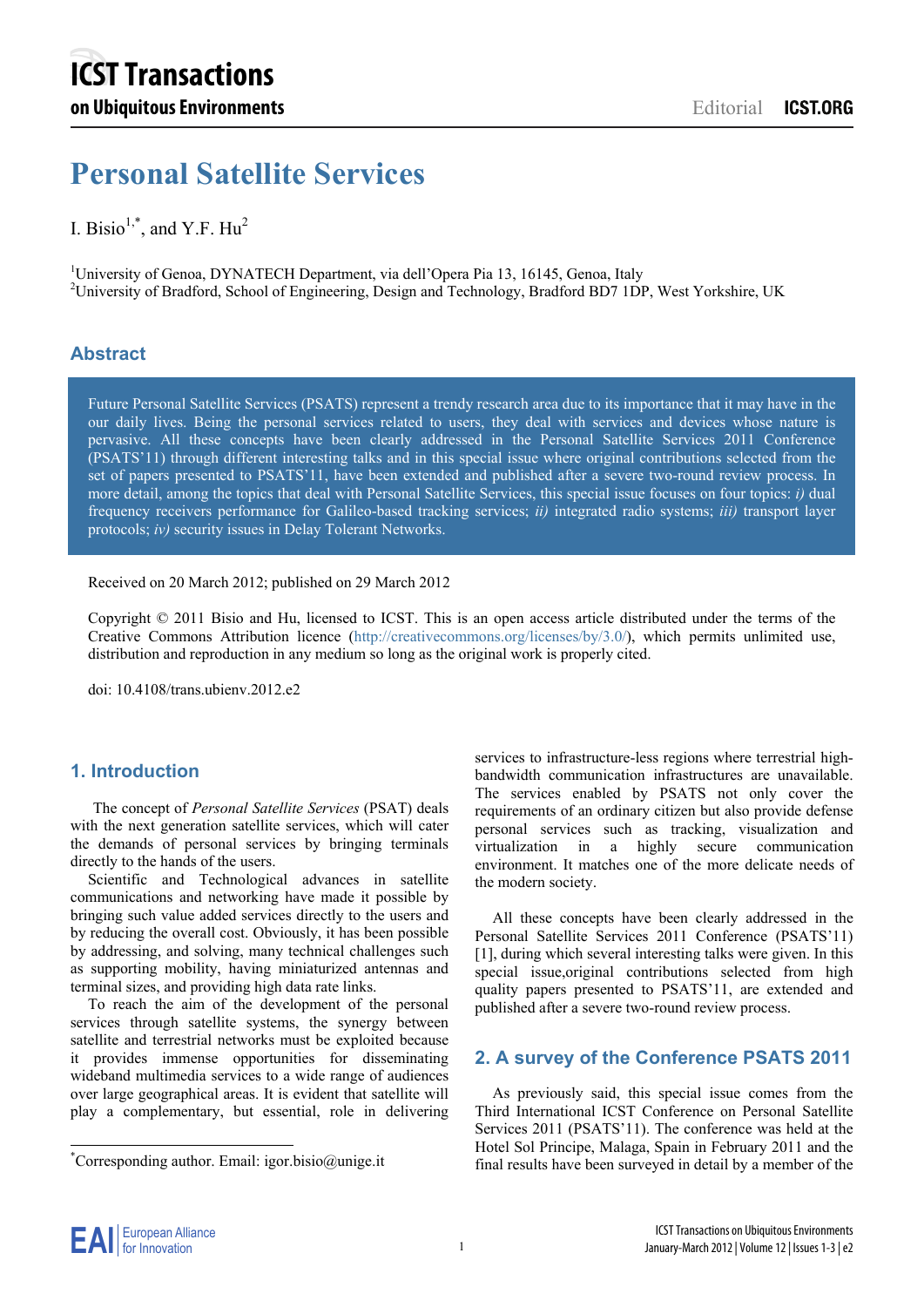PSATS steering committee Dr. Kandeepan Sithamparanathan, Senior Lecturer, School of Electrical & Computer Engineering, RMIT University) in [2] and briefly recalled here for the sake of completeness.

PSATS'11 was organized by *University of Siena* (Italy), *University of Trento* (Italy), *University of Malaga* (Spain), EUTELSAT (France), *European Alliance of Innovation* (EAI) and CRATE-NET Research Centre (Italy) and supported by the European Commission's technology platform called *Integral Satcom Initiative* (ISI).

The conference explored satellite communications and networking technical advances, bringing together academics, industries (such as *Avanti*, *Astrium*, *Selex Communications*, *Inmarsat, Telespazio*, *Thales*, and *Triagnosys*), the European Space Agency (ESA), practitioners, and students interested in future techniques relating to satellite communications, networking, technology, systems, and applications.

Thirty-six high quality technical papers were accepted and the conference was enriched with two keynotes: Paul Febvre, the head of *INMARSAT's BGAN Evolution Team*, and Dr. Haitham Cruickshank from the *University of Surrey*.

The former addressed the topic "Personal Satellite Access Terminals: Observations with a 40-year Perspective" while the latter issues related to "Satellite Communications Security with Current Status and Future Expectations".

In addition three special sessions have been organized by *Thales Alenia Space* (Spain), the *University of Bradford* (UK), and the *SatNExIII* project partners together two invited talks from *Eutelsat* and *ESA*.

Finally, in 2011, PSATS was organized outside Italy, in Malaga, Spain, which is a very interesting location for its history, painting culture, and enchanting beaches.

The organizing committee at-large, starting from the General Co-Chairs Claudio Sacchi, *University of Trento*, Italy, and Giovanni Giambene, *University of Siena*, Italy, the TPC Co-Chairs, ourselves, the TPC members and the conference coordinator Aza Swedin, *EAI*, led its work towards the greatly successful congress. Finally, PSATS'12 has been organized in UK and PSATS'13 is expected to reach Melbourne, Australia, in 2013.

## **3. Personal Satellite Services: Services in a pervasive communications environment**

In this article, we present a brief survey of a Personal Satellite Services, which represents a trendy research area due to the importance that it may have in our daily lives. Being the personal services related to users, they deals with services and devices whose nature is pervasive.

The general concept of Pervasive Communications Environment (PCE), known in the literature, is based on multi–modal access to integrated communications infrastructures that have combined text, audio, video, and voice capabilities [1]. It enhances the dynamic of human interactions and enables complex forms of cooperation and collective action. From the technical viewpoint, the PCE paradigm envisages a world where a wide set of quantities -

such as vibrations, heat, light, pressure, magnetic fields, human behaviour - are acquired through sensors and transmitted through suitable seamless communication systems for information, decision, and control aims.

On the other hand, new media devices such as smartphone, portable computers, and digital recording devices, link people into an increasingly larger and integrated communication infrastructure, broadly known as the Internet, encouraging a much enlarged pervasive communication environment.

In this context, satellite communications will be very important. Since 80s, R. L. Harvey from the Lincoln Laboratory of the Massachusetts Institute of Technology (USA) already envisioned such a development trend [2]. In fact, he addressed the critical technical issues about waveform design, spacecraft technology, satellite launch options and costs.

Today, on one hand most of the problems he highlighted have been fixed, on the other hand new challenges are now open. In this sense, a recent inspiring paper [3] describes the necessary interdisciplinary advances required in the PCE field such as new communication and networking solutions, less complex operating systems, miniaturized memory, innovative algorithms, efficient signal processing, and context-aware solutions.

These solutions are aimed at creating networks of heterogeneous devices that communicate seamlessly so connecting anything, from anyplace, at anytime. These are the common keywords of the satellite and space communications research field: it implies adding to the classical problems (QoS, mobility and security) the peculiarities of PCE such as intermittent connectivity, disruptive links, variable delays, and high bit error rates.

These problems, from our viewpoint, represent fascinating challenges, which may contribute to several applicative scenarios where monitoring and connecting the physical world through satellite is important such as civil protection, transportation, underwater exploration and monitoring, space monitoring and tele-medicine, among others.

In particular, tele-medicine, is a very important example showing the impact of pervasive communications realized by satellite systems. In fact, satellite broadband communication technologies offer wide-area broadband connectivity for telemedicine applications, even in remote areas and isolated regions where terrestrial technologies may deem uneconomical to be deployed [4].

These application areas and the mentioned research challenges constitute interesting fields of cooperation and new research topics for the satellite and space communications and networking scientific community.

# **4. The Special Issue contributions**

As previously said, Personal Satellite Services include several topics. In this special issue, four topics have been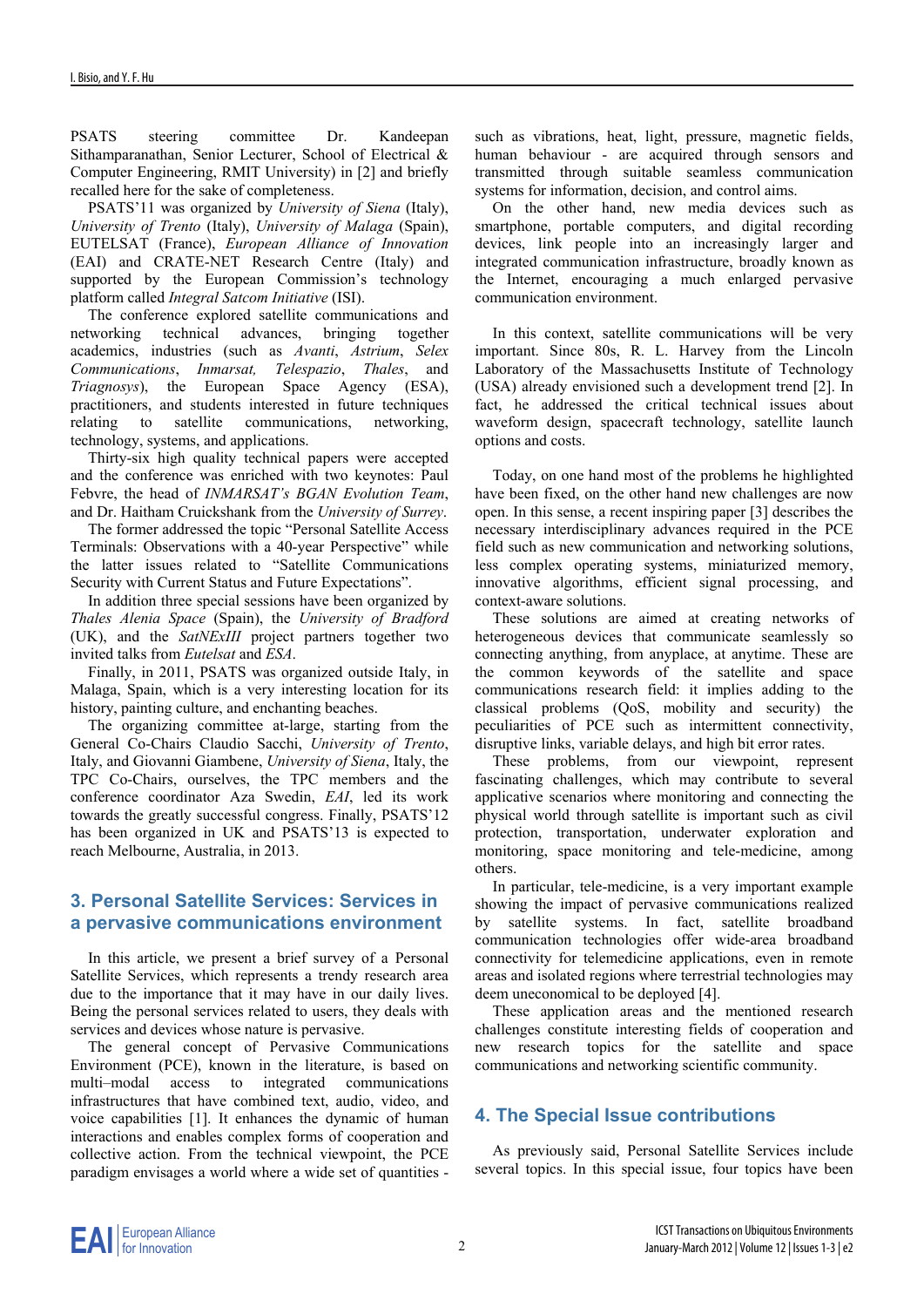developed in the accepted papers. They have been reported in Fig. 1 and are briefly introduced below.

#### 4.1. Dual Frequency Receivers

Jie Zhang and Elena-Simona Lohan proposes a work about the employment of dual-frequency receiver that will greatly enhance the performance of satellite navigation in the framework of the emerging European global satellite system Galileo, which has gained much public interest regarding location and position services.

They consider two Galileo Open Service signals, namely E1 and E5 that will provide the frequency diversity, and highlights that dual-frequency receiver becomes more complex since it needs to process two signals.

The article analyzed the effect of signal superposition on code tracking. The evaluation was conducted with a Simulink simulator, including signal transmitters, propagation channels, front-end filter and signal tracking stages. The simulation results showed that the overlapping of two signal bands did not have much effect on either signal's code tracking. However, the noise level was increased greatly, especially on E1 signal.

The work also evaluated the effect of interference introduced from one signal band to another signal band. The results showed that there were significantly effects on code tracking accuracy. If the interference introduced by E5 signal was not located in the E1 signal band after the superposition, the code tracking performance was still affected by the interference. The results also indicated that the E5 signal was more robust against interference than E1 signal.

The authors envisaged for future work to take advantage of common baseband structure in the dual frequency receiver to avoid interference and improve the tracking performance.

## 4.2. Integrated Radio Communications **Systems**

J.Baddoo, P. Gillick, P. Pillai, R. Morrey, M. Naylor, A. Waller, A. Smith, K. Xu, M. Ali and Y Cheng describe the Single European Sky Air Traffic Management (ATM) research programme SESAR, which has identified continued growth in the demand for aircraft communications as air traffic increases and communications become more network centric.

Alongside existing systems such as VHF Data Link Mode 2, new systems such as LDACS and AeroMACS are being proposed along with satellite communications. This growth is likely to increase the size, weight and cost of avionics radio communication equipment, so the authors claim that there is a need to examine new radio architectures which will help limit these increases.

To reach this aim, they present the results of the European FP7 project SANDRA aimed at designing and demonstrating an integrated communications system using software defined radio techniques.

In the paper, the concepts behind the integrated communications system are described, including improved modularity using high-speed digital links, security, redundancy and certification. The specific requirements of the integrated radio and the details of the proof-of-concept demonstrator are also outlined.

The work also presents a Collaborative Radio Resource Management (CRRM) scheme to support seamless aeronautical communications using satellite and terrestrial access technologies. The CRRM adopts and extends the IEEE 802.21 Media Independent Handover (MIH) framework and the ETSI Broadband Satellite Multimedia (BSM) SI-SAP concept to split the CRRM functions between the upper layers (layer 3 and above) and the lower layers (link layer and physical layer) of an aircraft terminal.

A Joint Radio Resource Manager (JRRM) provides the abstraction layer for mapping higher layer functions into lower layer functions to enable collaboration. The CRRM scheme and its associated general signalling procedures are described in detail.

Through the CRRM scheme, the connection establishment functions and seamless handovers between different radio technologies are performed by combining Media Independent Handover (MIH) primitives and Broadband Satellite Multimedia (BSM) primitives.

# 4.3. Transport Layer Protocols

Giovanni Giambene, Silvia Marchi and Sastri Kota discussed the employment of GEO satellite communication systems as efficient approach for broadband Internet provision to high-speed trains.

They claim that some work is still needed to allow a seamless service. In particular, in the railway scenario, satellite communications suffer from strong variations in the received signal power and need suitable solutions to deal with long channel disruptions due to tunnels.

The approach they envisaged is based on a hybrid network (satellite and terrestrial WiFi coverage) and a Vertical Handover (VHO) procedure to switch seamlessly from one segment to another whenever link quality degrades and a new segment is available. The paper deals with the TCP performance in the presence of VHOs (based on the IEEE 802.21 Media Independent Handover, MIH, standard) from the satellite to a terrestrial wireless segment and vice versa to cover tunnels. Details are provided for the adoption of MIH and MIPv6 in conjunction with the BSM standard.

Design criteria for the WiFi coverage extension outside the tunnel are also presented. Finally, we have shown that TCP goodput behaviour and convergence time can be improved by means of suitable accelerated TCP versions or using cross-layer methods.

The main outcomes of the article can be summarized as follows: *i*) Design of the WiFi coverage extension for an uninterrupted Internet access; *ii)* Proposal of cross-layer methods based on ssthresh update to improve TCP